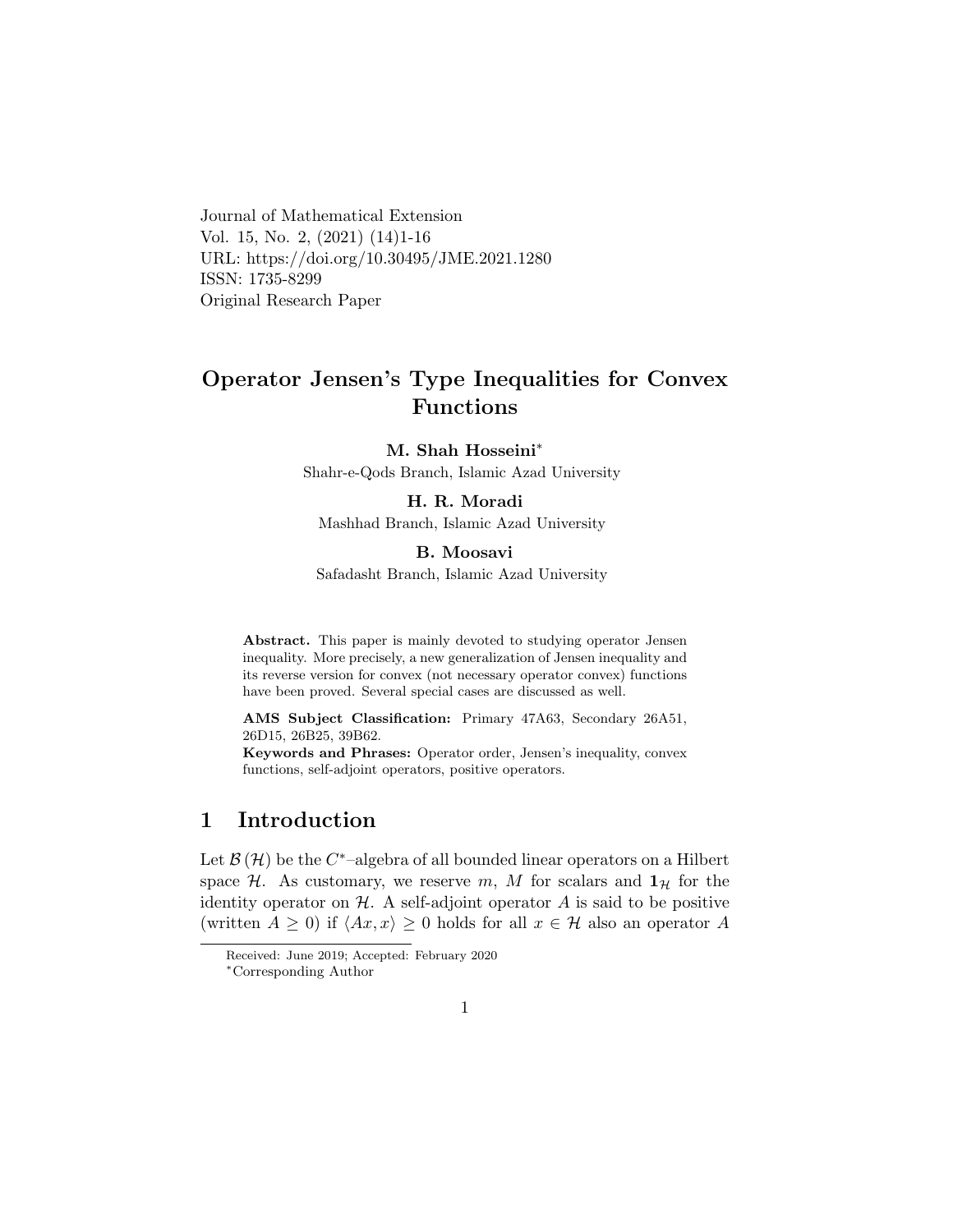is said to be strictly positive (denoted by  $A > 0$ ) if A is positive and invertible. If A and B are self-adjoint, we write  $B \geq A$  in case  $B-A \geq 0$ . The Gelfand map  $f(t) \mapsto f(A)$  is an isometrical  $*$ –isomorphism between the  $C^*$ -algebra  $C(\sigma(A))$  of continuous functions on the spectrum  $\sigma(A)$ of a selfadjoint operator  $A$  and the  $C^*$ -algebra generated by  $A$  and the identity operator  $\mathbf{1}_{\mathcal{H}}$ . If  $f, g \in C(\sigma(A))$ , then  $f(t) \geq g(t)$   $(t \in \sigma(A))$ implies that  $f(A) \geq g(A)$ .

For  $A, B \in \mathcal{B}(\mathcal{H})$ ,  $A \oplus B$  is the operator defined on  $\mathcal{B}(\mathcal{H} \oplus \mathcal{H})$  by  $\begin{pmatrix} A & 0 \end{pmatrix}$  $0 \quad B$ ). A linear map  $\Phi : \mathcal{B}(\mathcal{H}) \to \mathcal{B}(\mathcal{K})$  is positive if  $\Phi(A) \geq 0$ whenever  $A \geq 0$ . It's said to be unital if  $\Phi(\mathbf{1}_{\mathcal{H}}) = \mathbf{1}_{\mathcal{K}}$ . A continuous function  $f$  defined on the interval  $J$  is called an operator convex function if  $f((1-v)A + vB) \le (1-v)f(A) + vf(B)$  for every  $0 \le v \le 1$  and for every pair of bounded self-adjoint operators A and B whose spectra are both in J.

Hansen et al. [\[5\]](#page-13-0) showed if  $f : J \to \mathbb{R}$  is an operator convex function,  $A_1, \ldots, A_n \in \mathcal{B}(\mathcal{H})$  are self-adjoint operators with the spectra in J,  $\sum_{i=1}^{n} \Phi_i (\mathbf{1}_{\mathcal{H}}) = \mathbf{1}_{\mathcal{K}}$ , then and  $\Phi_1, \ldots, \Phi_n : \mathcal{B}(\mathcal{H}) \to \mathcal{B}(\mathcal{K})$  are positive linear mappings such that

<span id="page-1-0"></span>
$$
f\left(\sum_{i=1}^{n} \Phi_{i}\left(A_{i}\right)\right) \leq \sum_{i=1}^{n} \Phi_{i}\left(f\left(A_{i}\right)\right).
$$
 (1)

Though in the case of convex function the inequality [\(1\)](#page-1-0) does not hold in general, we have the following estimate  $[4, \text{Lemma } 2.1]$  $[4, \text{Lemma } 2.1]$ :

<span id="page-1-1"></span>
$$
f\left(\left\langle \sum_{i=1}^{n} \Phi_i\left(A_i\right)x, x\right\rangle\right) \leq \left\langle \sum_{i=1}^{n} \Phi_i\left(f\left(A_i\right)\right)x, x\right\rangle \tag{2}
$$

for any unit vector  $x \in \mathcal{K}$ . For recent results treating the Jensen operator inequality, we refer the reader to  $[6, 8, 9, 10]$  $[6, 8, 9, 10]$  $[6, 8, 9, 10]$  $[6, 8, 9, 10]$  $[6, 8, 9, 10]$  $[6, 8, 9, 10]$  $[6, 8, 9, 10]$ .

**Remark 1.1.** It is shown in [\[12,](#page-14-3) Theorem 3] that if  $\Phi : \mathcal{B}(\mathcal{H}) \to \mathcal{B}(\mathcal{K})$ is a unital positive linear map,  $A \in \mathcal{B}(\mathcal{H})$  is a positive operator with the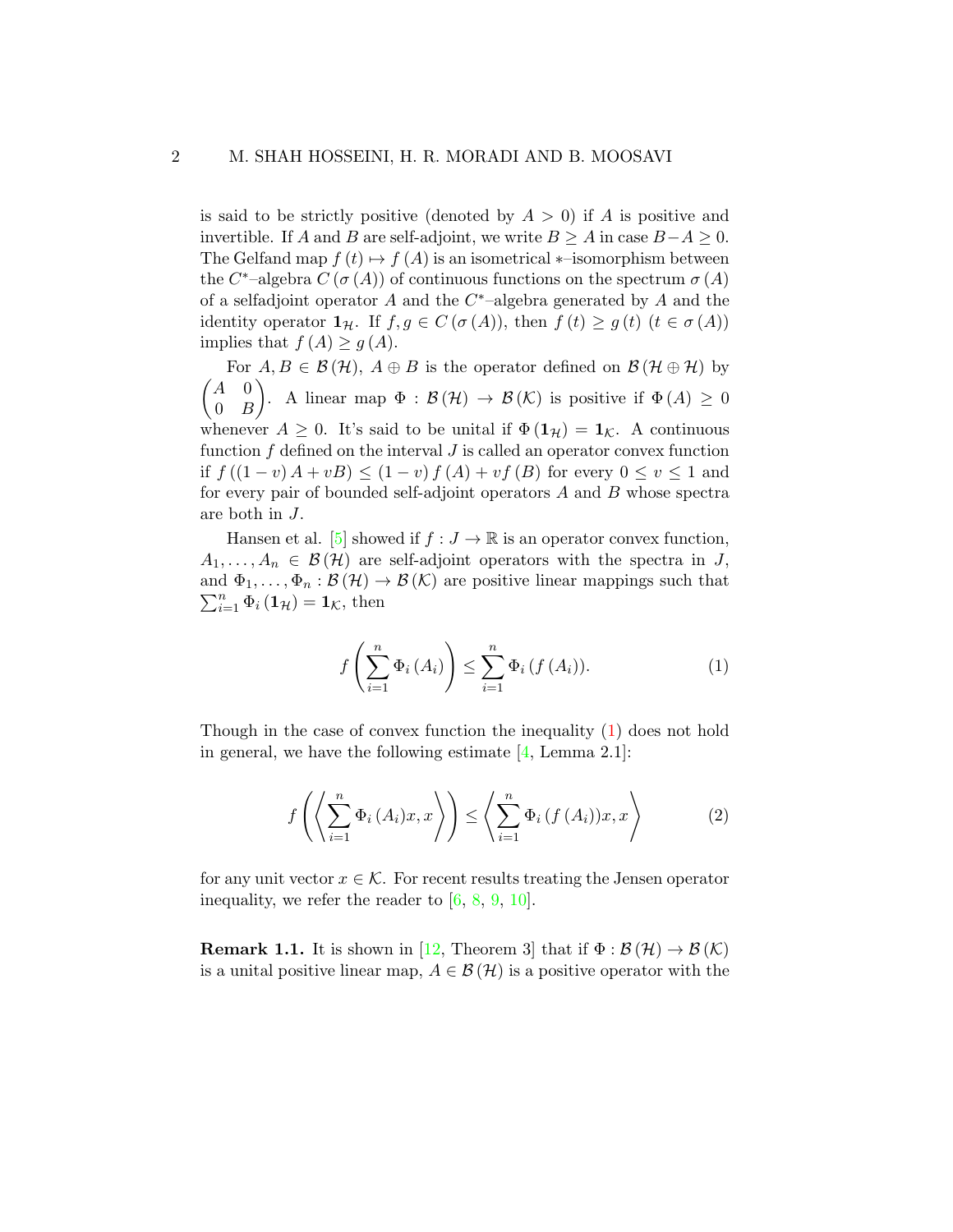Cartesian decomposition  $A = B + iC$ , then for any unit vector  $x \in \mathcal{K}$ ,

$$
f(\langle \Phi(A)x, x \rangle) \leq \begin{cases} f\left(\left(\langle \Phi(B)^2 x, x \rangle + \langle \Phi(C)x, x \rangle^2\right)^{\frac{1}{2}}\right) \\ f\left(\left(\langle \Phi(B)x, x \rangle^2 + \langle \Phi(C)^2 x, x \rangle\right)^{\frac{1}{2}}\right) \\ \leq \langle \Phi(f(A))x, x \rangle, \end{cases}
$$

where f is a non-negative function on  $[0, \infty)$ , such that  $g(t) = f(\sqrt{t})$  is convex.

As noticed by Dragomir [\[3\]](#page-13-3), if A is a positive operator, then  $C = 0$  and  $B = A$ . Thus, the above-mentioned inequality will be reduced to

$$
f\left(\langle \Phi\left(A\right)x,x\rangle\right) \leq \langle \Phi\left(f\left(A\right)\right)x,x\rangle.
$$

Of course, this is also true if  $A$  is self-adjoint. The following result provides the analogue of [\[12,](#page-14-3) Theorem 3] in the case of  $A \in \mathcal{B}(\mathcal{H})$  is an arbitrary operator. Let the assumptions above hold. Then

$$
g\left(\left|\langle \Phi\left(A\right)x,x\rangle\right|^{2}\right) = g\left(\langle \Phi\left(B\right)x,x\rangle^{2} + \langle \Phi\left(C\right)x,x\rangle^{2}\right)
$$
  
\n
$$
\leq g\left(\langle \Phi(B)^{2}x,x\rangle + \langle \Phi\left(C\right)x,x\rangle^{2}\right)
$$
  
\n
$$
\leq g\left(\langle \Phi(B)^{2} + \Phi(C)^{2}x,x\rangle\right)
$$
  
\n
$$
\leq g\left(\langle \Phi\left(B^{2}\right) + \Phi\left(C^{2}\right)x,x\rangle\right)
$$
  
\n
$$
= g\left(\langle \Phi\left(B^{2} + C^{2}\right)x,x\rangle\right)
$$
  
\n
$$
= g\left(\langle \Phi\left(\frac{|A|^{2} + |A^{*}|^{2}}{2}\right)x,x\rangle\right)
$$
  
\n
$$
\leq \langle \Phi\left(g\left(\frac{|A|^{2} + |A^{*}|^{2}}{2}\right))x,x\rangle\right),
$$

where the first and the second inequality follows from the Cauchy– Schwarz inequality and the third inequality obtained from the Kadison's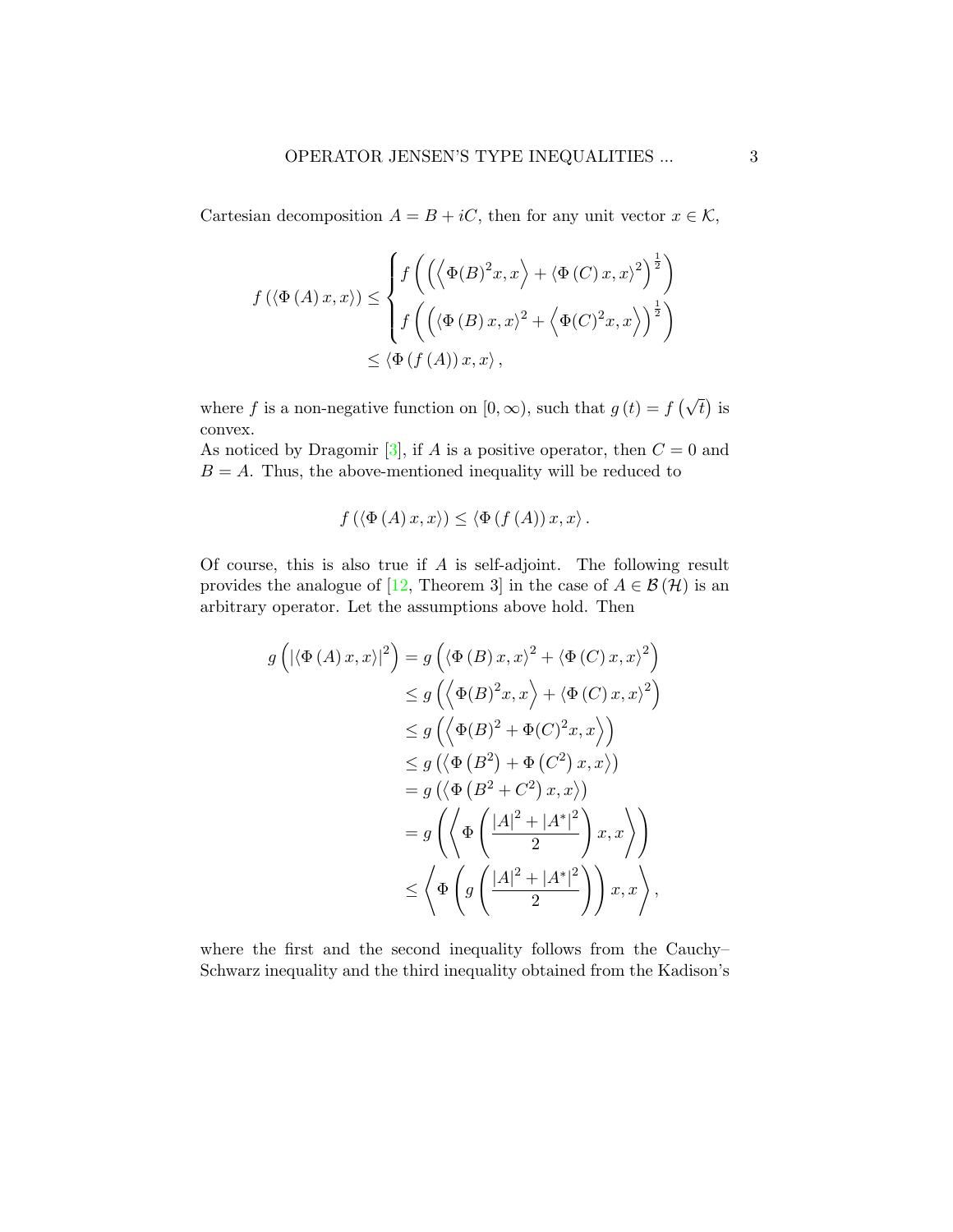inequality [\[1,](#page-13-4) 2.3.2 Theorem]. So,

$$
g\left(\left|\langle \Phi\left(A\right)x,x\rangle\right|^2\right) \le g\left(\left\langle \Phi(B)^2x,x\right\rangle+\left\langle \Phi\left(C\right)x,x\right\rangle^2\right) \le \left\langle \Phi\left(g\left(\frac{\left|A\right|^2+\left|A^*\right|^2}{2}\right)\right)x,x\right\rangle.
$$

On account of the assumption on  $f$ , we get

$$
f(|\langle \Phi(A)x, x \rangle|) \le f\left(\left(\left\langle \Phi(B)^2x, x\right\rangle + \left\langle \Phi(C)x, x\right\rangle^2\right)^{\frac{1}{2}}\right) \le \left\langle \Phi\left(f\left(\left(\frac{|A|^2 + |A^*|^2}{2}\right)^{\frac{1}{2}}\right)\right)x, x\right\rangle.
$$

Similarly, we have

$$
f(|\langle \Phi(A)x, x \rangle|) \le f\left(\left(\langle \Phi(B)x, x \rangle^2 + \langle \Phi(C)^2 x, x \rangle\right)^{\frac{1}{2}}\right) \le \left\langle \Phi\left(f\left(\frac{|A|^2 + |A^*|^2}{2}\right)^{\frac{1}{2}}\right)\right)x, x \right\rangle.
$$

In the current paper extensions of Jensen-type inequalities for the continuous function of self-adjoint operators on complex Hilbert spaces are given. We obtain some interesting inequalities which generalize the results in [\[7\]](#page-13-5). We emphasize that our method in this paper is entirely different from that appeared in [\[13\]](#page-14-4) and [\[14\]](#page-14-5).

## 2 Main Results

Let  $A \in \mathcal{B}(\mathcal{H})$  be a self-adjoint operator with  $\sigma(A) \subseteq [m, M]$ , and let f be a convex function on  $[m, M]$ , then from [\[11\]](#page-14-6), we have for any unit vector  $x \in \mathcal{H}$ ,

$$
f(\langle Ax, x \rangle) \leq \langle f(A) x, x \rangle.
$$

Replace A with  $\Phi(A)$ , where  $\Phi : \mathcal{B}(\mathcal{H}) \to \mathcal{B}(\mathcal{K})$  is a unital positive linear map, we get

<span id="page-3-0"></span>
$$
f\left(\langle \Phi\left(A\right)x,x\rangle\right) \leq \langle f\left(\Phi\left(A\right)\right)x,x\rangle\tag{3}
$$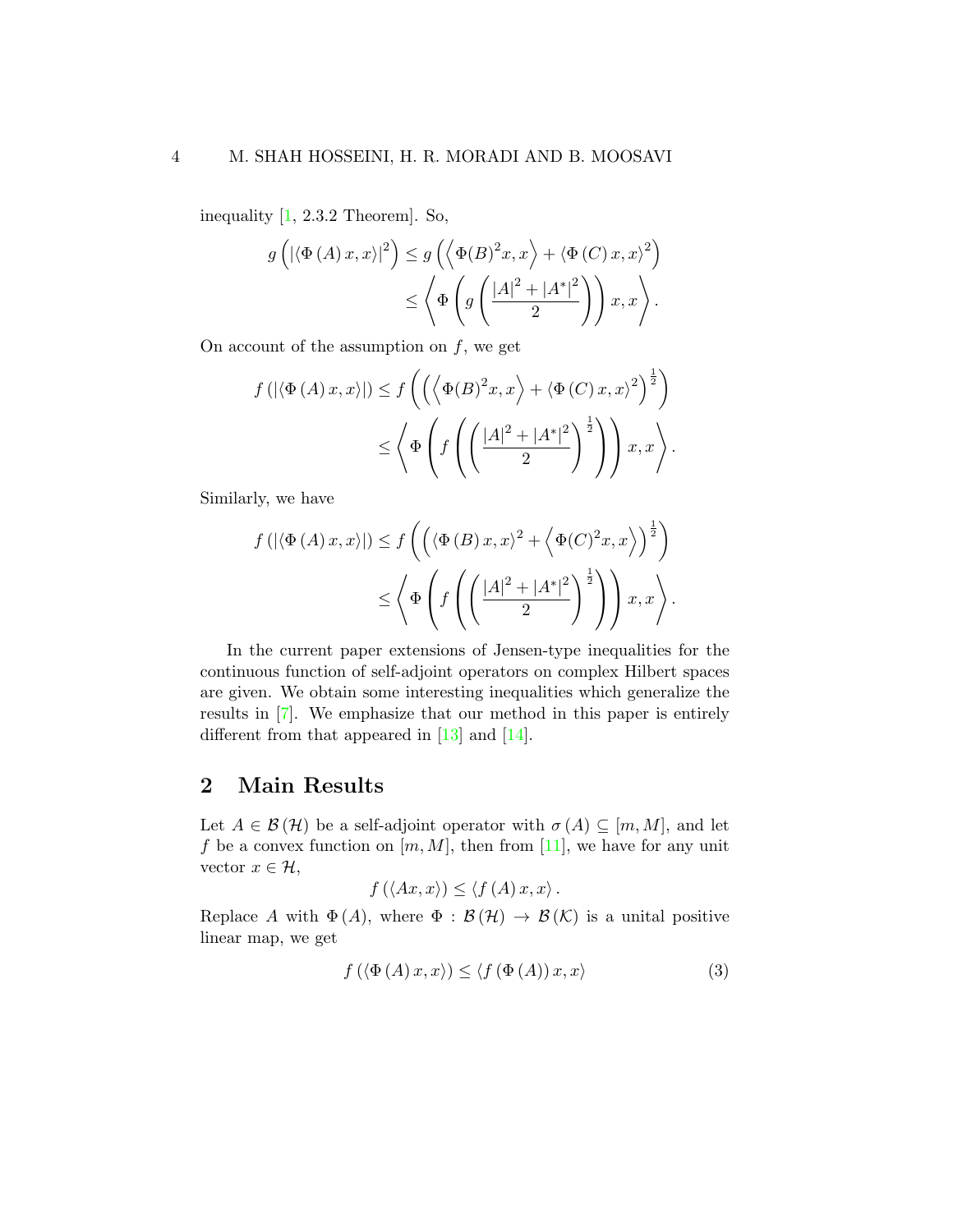for any unit vector  $x \in \mathcal{K}$ . Assume that  $A_1, \ldots, A_n$  are self-adjoint operators on H with spectra in J and  $\Phi_1, \ldots, \Phi_n : \mathcal{B}(\mathcal{H}) \to \mathcal{B}(\mathcal{K})$  are positive linear maps with  $\sum_{i=1}^{n} \Phi_i(\mathbf{1}_{\mathcal{H}}) = \mathbf{1}_{\mathcal{K}}$ . Now apply inequality [\(3\)](#page-3-0) to the self-adjoint operator A on the Hilbert space  $\mathcal{H} \oplus \cdots \oplus \mathcal{H}$ defined by  $A = A_1 \oplus \cdots \oplus A_n$  and the positive linear map  $\Phi$  defined on  $\mathcal{B}(\mathcal{H} \oplus \cdots \oplus \mathcal{H})$  by  $\Phi(A) = \Phi_1(A_1) \oplus \cdots \oplus \Phi_n(A_n)$ . Thus,

<span id="page-4-1"></span>
$$
f\left(\left\langle \sum_{i=1}^{n} \Phi_i\left(A_i\right)x, x\right\rangle\right) \leq \left\langle f\left(\sum_{i=1}^{n} \Phi_i\left(A_i\right)\right)x, x\right\rangle. \tag{4}
$$

More generalization is discussed as follows:

<span id="page-4-0"></span>**Lemma 2.1.** Let  $f: J \to \mathbb{R}$  be a convex and differentiable function on  $\overset{o}{J}$ (the interior of J) whose derivative  $f'$  is continuous on  $\overline{\overset{o}{J}}$ , let  $A_i \in \mathcal{B}(\mathcal{H})$ self-adjoint operators with the spectra in  $[m, M] \subset \overset{o}{J}$  for  $(i = 1, ..., n)$ , and let  $\Phi_1,\ldots,\Phi_n:\mathcal{B}(\mathcal{H})\to\mathcal{B}(\mathcal{K})$  be positive linear mappings such that  $\sum_{i=1}^{n} \Phi_i(\mathbf{1}_{\mathcal{H}}) = \mathbf{1}_{\mathcal{K}}$ . Then for any unit vector  $x \in \mathcal{K}$ ,

$$
\left\langle \sum_{i=1}^{n} \Phi_i(f(A_i))x, x \right\rangle - f\left(\left\langle \sum_{i=1}^{n} \Phi_i(A_i)x, x \right\rangle\right)
$$
  

$$
\leq \left\langle \sum_{i=1}^{n} \Phi_i(f'(A_i) A_i)x, x \right\rangle
$$

$$
-\left\langle \sum_{i=1}^{n} \Phi_i(A_i)x, x \right\rangle \left\langle \sum_{i=1}^{n} \Phi_i(f'(A_i))x, x \right\rangle.
$$

**Proof.** Since f is convex and differentiable on  $\overset{o}{J}$ , then we have for any  $t, s \in [m, M],$ 

$$
f'(s) (t - s) \le f(t) - f(s) \le f'(t) (t - s).
$$

It is equivalent to

<span id="page-4-2"></span>
$$
f'(s) t - f'(s) s \le f(t) - f(s) \le f'(t) t - f'(t) s.
$$
 (5)

If we fix  $s \in [m, M]$  and apply the continuous functional calculus for  $A_i$  $(i = 1, \ldots, n)$ , we get

$$
f'(s) A_i - f'(s) s \mathbf{1}_{\mathcal{H}} \leq f(A_i) - f(s) \mathbf{1}_{\mathcal{H}} \leq f'(A_i) A_i - s f'(A_i).
$$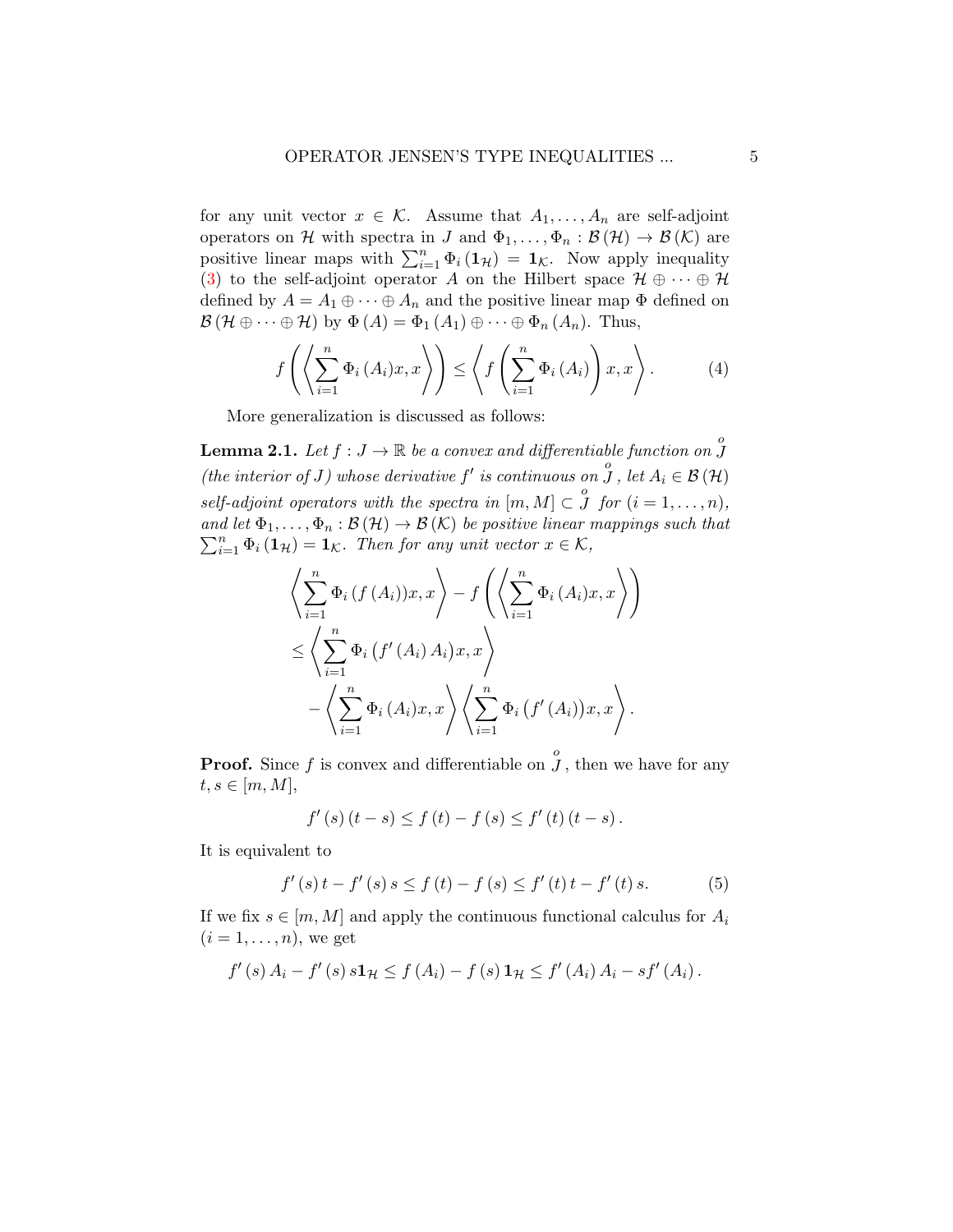Applying the positive linear mappings  $\Phi_i$  and summing on i from 1 to  $n$ , this implies

$$
f'(s) \sum_{i=1}^{n} \Phi_i(A_i) - f'(s) s \mathbf{1}_{\mathcal{K}} \leq \sum_{i=1}^{n} \Phi_i(f(A_i)) - f(s) \mathbf{1}_{\mathcal{K}}
$$
  

$$
\leq \sum_{i=1}^{n} \Phi_i(f'(A_i) A_i) - s \sum_{i=1}^{n} \Phi_i(f'(A_i)).
$$

Therefore, for any unit vector  $x \in \mathcal{K}$ , we have

$$
f'(s) \left\langle \sum_{i=1}^{n} \Phi_i (A_i) x, x \right\rangle - f'(s) s
$$
  
\n
$$
\leq \left\langle \sum_{i=1}^{n} \Phi_i (f(A_i)) x, x \right\rangle - f(s)
$$
  
\n
$$
\leq \left\langle \sum_{i=1}^{n} \Phi_i (f'(A_i) A_i) x, x \right\rangle - s \left\langle \sum_{i=1}^{n} \Phi_i (f'(A_i)) x, x \right\rangle.
$$

Since  $\sum_{i=1}^{n} \Phi_i (\mathbf{1}_{\mathcal{H}}) = \mathbf{1}_{\mathcal{K}}$  and  $\sigma(A_i) \subseteq [m, M]$ , then  $\sigma(\sum_{i=1}^{n} \Phi_i(A_i)) \subseteq$  $[m, M]$ . Thus, by substituting  $s = \langle \sum_{i=1}^{n} \Phi_i (A_i)x, x \rangle$ , we deduce the desired result.  $\quad \ \ \Box$ 

We now have all the tools needed to write the proof of the first theorem.

<span id="page-5-0"></span>Theorem 2.2. Let all the assumptions of Lemma [2.1](#page-4-0) hold. Then

$$
\sum_{i=1}^{n} \Phi_{i} \left( f \left( A_{i} \right) \right) \leq f \left( \sum_{i=1}^{n} \Phi_{i} \left( A_{i} \right) \right) + \delta \mathbf{1}_{\mathcal{K}}
$$

where

$$
\delta = \sup_{\substack{x \in \mathcal{K} \\ ||x|| = 1}} \left\{ \left\langle \sum_{i=1}^n \Phi_i \left( f'(A_i) A_i \right) x, x \right\rangle - \left\langle \sum_{i=1}^n \Phi_i \left( A_i \right) x, x \right\rangle \right\} \\ \times \left\langle \sum_{i=1}^n \Phi_i \left( f'(A_i) \right) x, x \right\rangle \right\}.
$$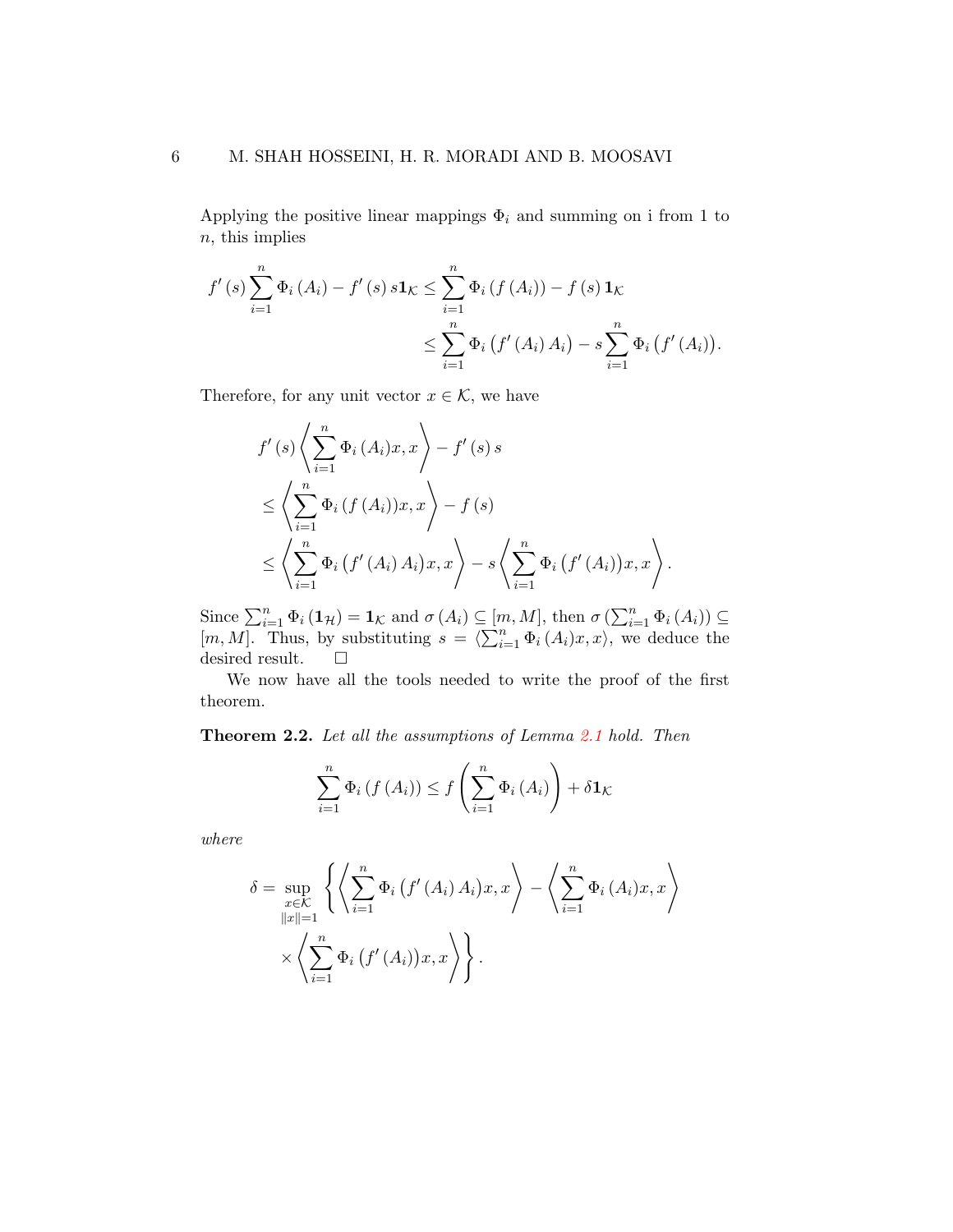Proof. It follows from the assumptions that

$$
0 \leq \left\langle \sum_{i=1}^{n} \Phi_i(f(A_i))x, x \right\rangle - f\left(\left\langle \sum_{i=1}^{n} \Phi_i(A_i)x, x \right\rangle\right)
$$
  
\n
$$
\leq \left\langle \sum_{i=1}^{n} \Phi_i(f'(A_i) A_i)x, x \right\rangle
$$
  
\n
$$
-\left\langle \sum_{i=1}^{n} \Phi_i(A_i)x, x \right\rangle \left\langle \sum_{i=1}^{n} \Phi_i(f'(A_i))x, x \right\rangle
$$
  
\n
$$
\leq \sup_{\substack{x \in \mathcal{K} \\ \|x\|=1}} \left\langle \left\langle \sum_{i=1}^{n} \Phi_i(f'(A_i) A_i)x, x \right\rangle - \left\langle \sum_{i=1}^{n} \Phi_i(A_i)x, x \right\rangle \right.
$$
  
\n
$$
\times \left\langle \sum_{i=1}^{n} \Phi_i(f'(A_i))x, x \right\rangle \right\}
$$
  
\n
$$
= \delta,
$$

thanks to Lemma [2.1.](#page-4-0) Therefore,

$$
\left\langle \sum_{i=1}^{n} \Phi_i \left( f \left( A_i \right) \right) x, x \right\rangle \leq f \left( \left\langle \sum_{i=1}^{n} \Phi_i \left( A_i \right) x, x \right\rangle \right) + \delta
$$

for any unit vector  $x \in \mathcal{K}$ .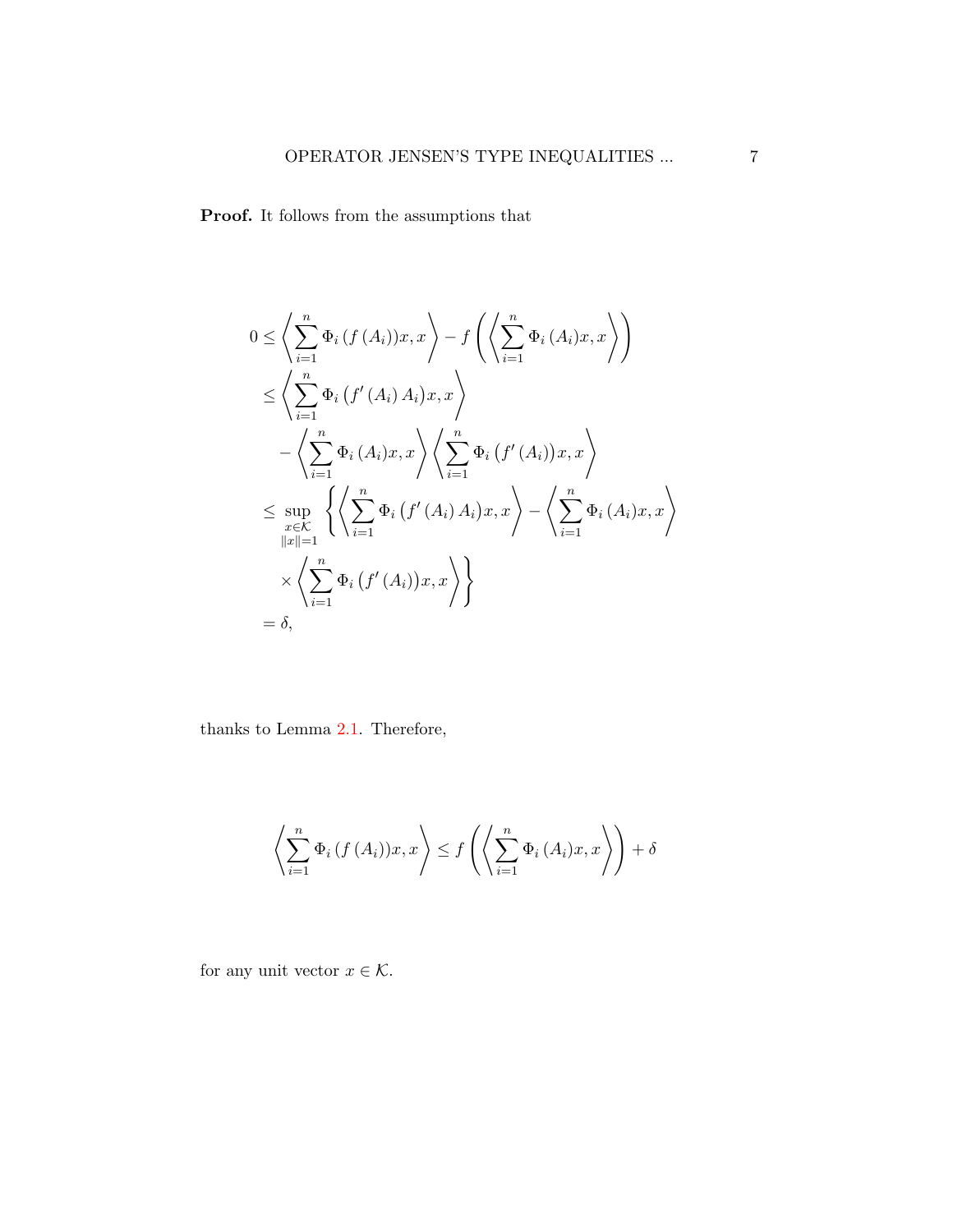Now we can write,

$$
\left\langle \sum_{i=1}^{n} \Phi_{i} \left( f \left( A_{i} \right) \right) x, x \right\rangle \leq f \left( \left\langle \sum_{i=1}^{n} \Phi_{i} \left( A_{i} \right) x, x \right\rangle \right) + \delta
$$
\n
$$
\leq \left\langle f \left( \sum_{i=1}^{n} \Phi_{i} \left( A_{i} \right) \right) x, x \right\rangle + \delta \quad \text{(by (4))}
$$
\n
$$
= \left\langle f \left( \sum_{i=1}^{n} \Phi_{i} \left( A_{i} \right) \right) x, x \right\rangle + \delta \left\langle x, x \right\rangle
$$
\n
$$
\left( \text{since } ||x|| = 1 \right)
$$
\n
$$
= \left\langle f \left( \sum_{i=1}^{n} \Phi_{i} \left( A_{i} \right) \right) x, x \right\rangle + \left\langle \delta \mathbf{1}_{\mathcal{K}} x, x \right\rangle
$$
\n
$$
= \left\langle f \left( \sum_{i=1}^{n} \Phi_{i} \left( A_{i} \right) \right) + \delta \mathbf{1}_{\mathcal{K}} x, x \right\rangle
$$

for any unit vector  $x \in \mathcal{K}$ .

By replacing x by  $\frac{y}{\|y\|}$  where y is any vector in K, we deduce the desired inequality.  $\square$ 

A kind of a converse of Theorem [2.2](#page-5-0) can be considered as follows.

<span id="page-7-0"></span>Theorem 2.3. Let all the assumptions of Lemma [2.1](#page-4-0) hold with the additional condition that f is increasing. Then

$$
f\left(\sum_{i=1}^{n} \Phi_{i}\left(A_{i}\right)\right) \leq \sum_{i=1}^{n} \Phi_{i}\left(f\left(A_{i}\right)\right) + \zeta \mathbf{1}_{\mathcal{K}}
$$

where

$$
\zeta = \sup_{\substack{x \in \mathcal{K} \\ \|x\|=1}} \left\{ \left\langle f' \left( \sum_{i=1}^n \Phi_i (A_i) \right) \sum_{i=1}^n \Phi_i (A_i) x, x \right\rangle - \left\langle \sum_{i=1}^n \Phi_i (A_i) x, x \right\rangle \right\} \\ \times \left\langle f' \left( \sum_{i=1}^n \Phi_i (A_i) \right) x, x \right\rangle \right\}.
$$

**Proof.** Fix  $t \in [m, M]$ . Since  $[m, M]$  contains the spectra of the  $A_i$  for  $i = 1, \ldots, n$  and  $\sum_{i=1}^{n} \Phi_i(\mathbf{1}_{\mathcal{H}}) = \mathbf{1}_{\mathcal{K}}$ , so the spectra of  $\sum_{i=1}^{n} \Phi_i(A_i)$  is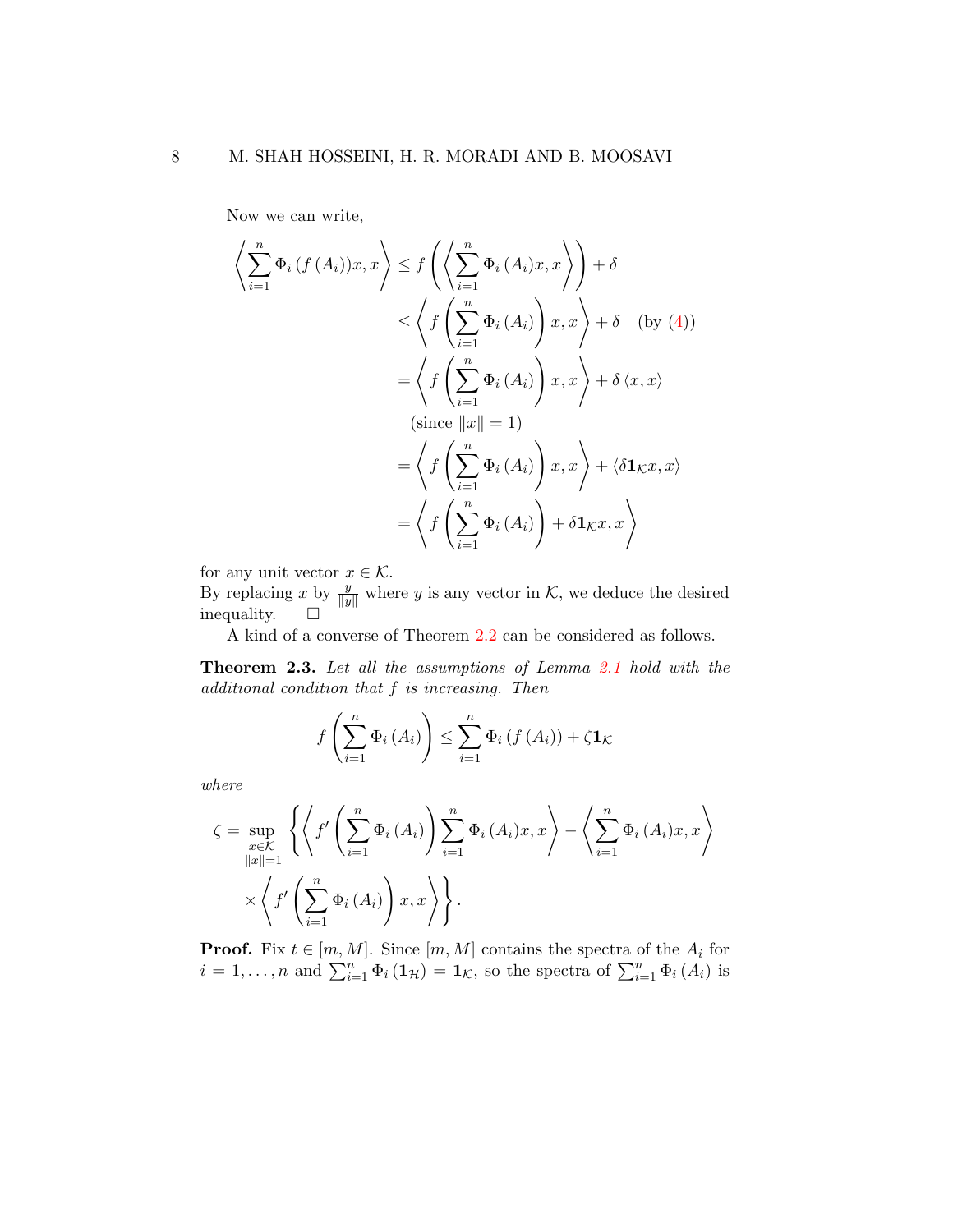also contained in  $[m, M]$ . Then we may replace s in the inequality [\(5\)](#page-4-2) by  $\sum_{i=1}^{n} \Phi_i(A_i)$ , via a functional calculus to get

$$
f\left(\sum_{i=1}^{n} \Phi_{i}\left(A_{i}\right)\right) - f\left(t\right) \mathbf{1}_{\mathcal{K}} \leq f'\left(\sum_{i=1}^{n} \Phi_{i}\left(A_{i}\right)\right) \sum_{i=1}^{n} \Phi_{i}\left(A_{i}\right) - tf'\left(\sum_{i=1}^{n} \Phi_{i}\left(A_{i}\right)\right).
$$

This inequality implies, for any  $x \in \mathcal{K}$  with  $\|x\| = 1,$ 

<span id="page-8-0"></span>
$$
\left\langle f\left(\sum_{i=1}^{n} \Phi_{i}\left(A_{i}\right)\right) x, x\right\rangle - f\left(t\right) \leq \left\langle f'\left(\sum_{i=1}^{n} \Phi_{i}\left(A_{i}\right)\right) \sum_{i=1}^{n} \Phi_{i}\left(A_{i}\right) x, x\right\rangle - t \left\langle f'\left(\sum_{i=1}^{n} \Phi_{i}\left(A_{i}\right)\right) x, x\right\rangle . \tag{6}
$$

Substituting t with  $\langle \sum_{i=1}^n \Phi_i (A_i)x, x \rangle$  in [\(6\)](#page-8-0). Thus,

$$
0 \leq \left\langle f\left(\sum_{i=1}^{n} \Phi_{i}\left(A_{i}\right)\right) x, x\right\rangle - f\left(\left\langle \sum_{i=1}^{n} \Phi_{i}\left(A_{i}\right) x, x\right\rangle\right) \quad \text{(by (4))}
$$
\n
$$
\leq \left\langle f'\left(\sum_{i=1}^{n} \Phi_{i}\left(A_{i}\right)\right) \sum_{i=1}^{n} \Phi_{i}\left(A_{i}\right) x, x\right\rangle
$$
\n
$$
-\left\langle \sum_{i=1}^{n} \Phi_{i}\left(A_{i}\right) x, x\right\rangle \left\langle f'\left(\sum_{i=1}^{n} \Phi_{i}\left(A_{i}\right)\right) x, x\right\rangle
$$
\n
$$
\leq \sup_{x \in K} \left\{ \left\langle f'\left(\sum_{i=1}^{n} \Phi_{i}\left(A_{i}\right)\right) \sum_{i=1}^{n} \Phi_{i}\left(A_{i}\right) x, x\right\rangle
$$
\n
$$
-\left\langle \sum_{i=1}^{n} \Phi_{i}\left(A_{i}\right) x, x\right\rangle \left\langle f'\left(\sum_{i=1}^{n} \Phi_{i}\left(A_{i}\right)\right) x, x\right\rangle \right\}
$$
\n
$$
= \zeta.
$$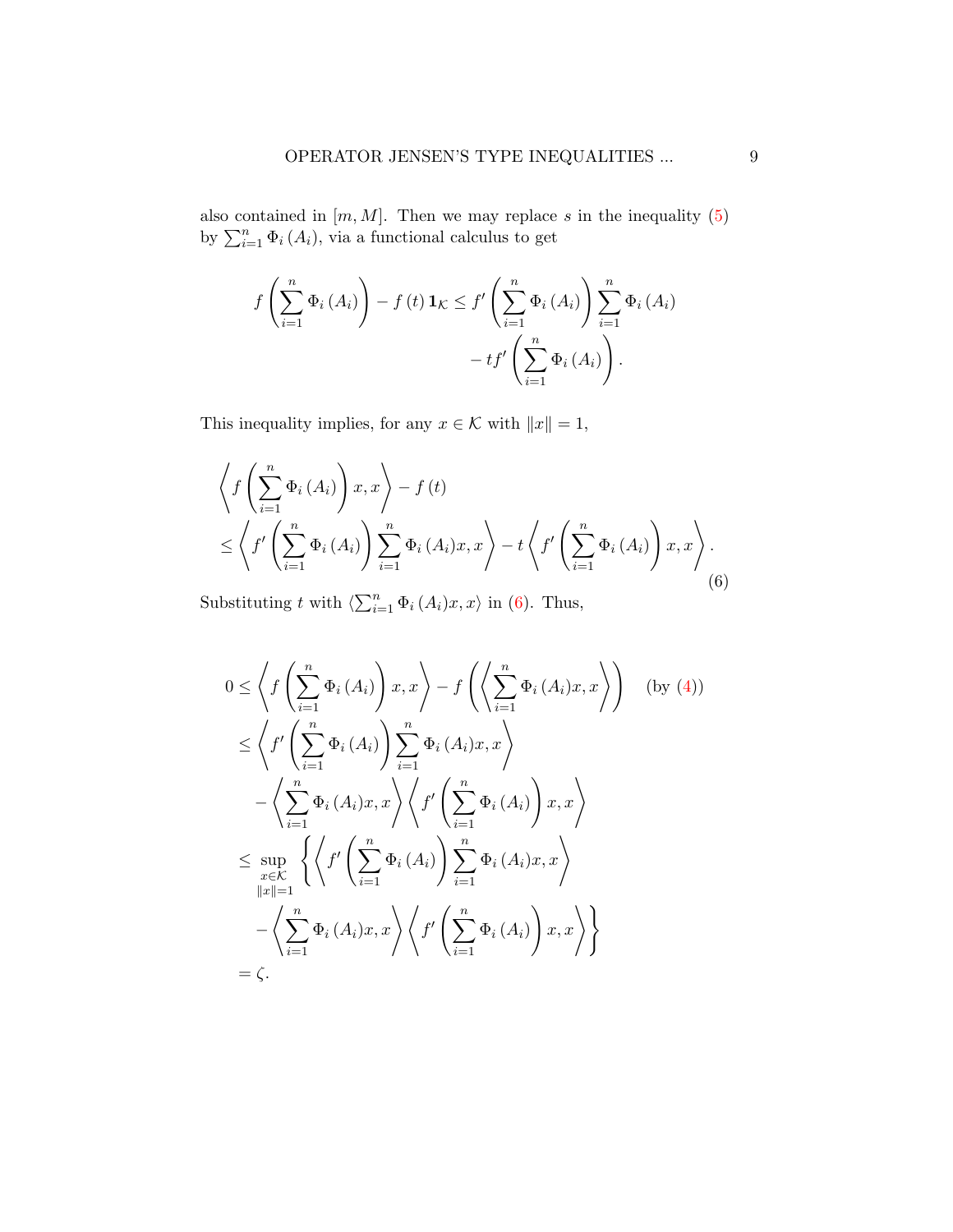On the other hand,

$$
\left\langle f\left(\sum_{i=1}^{n} \Phi_i(A_i)\right) x, x \right\rangle
$$
  
\n
$$
\leq f\left(\left\langle \sum_{i=1}^{n} \Phi_i(A_i) x, x \right\rangle \right) + \zeta
$$
  
\n
$$
\leq \left\langle \sum_{i=1}^{n} \Phi_i(f(A_i)) x, x \right\rangle + \zeta \quad \text{(by (2))}
$$

for any unit vector  $x \in \mathcal{K}$ , and the proof is complete.  $\Box$ 

# 3 Some Applications

In this section, we collect some consequences of Theorems [2.2](#page-5-0) and [2.3.](#page-7-0) (I) By setting  $f(t) = t^p (p \ge 1)$  in Theorems [2.2](#page-5-0) and [2.3](#page-7-0) we find that:

<span id="page-9-0"></span>
$$
\sum_{i=1}^{n} \Phi_i (A_i^p) \le \left(\sum_{i=1}^{n} \Phi_i (A_i)\right)^p + p \delta \mathbf{1}_{\mathcal{K}}
$$
 (7)

where

$$
\delta = \sup_{\substack{x \in \mathcal{K} \\ \|x\|=1}} \left\{ \left\langle \sum_{i=1}^n \Phi_i (A_i^p) x, x \right\rangle - \left\langle \sum_{i=1}^n \Phi_i (A_i) x, x \right\rangle \right\}
$$

$$
\times \left\langle \sum_{i=1}^n \Phi_i \left( A_i^{p-1} \right) x, x \right\rangle \right\},
$$

and

<span id="page-9-1"></span>
$$
\left(\sum_{i=1}^{n} \Phi_{i}\left(A_{i}\right)\right)^{p} \leq \sum_{i=1}^{n} \Phi_{i}\left(A_{i}^{p}\right) + p\zeta \mathbf{1}_{\mathcal{K}} \tag{8}
$$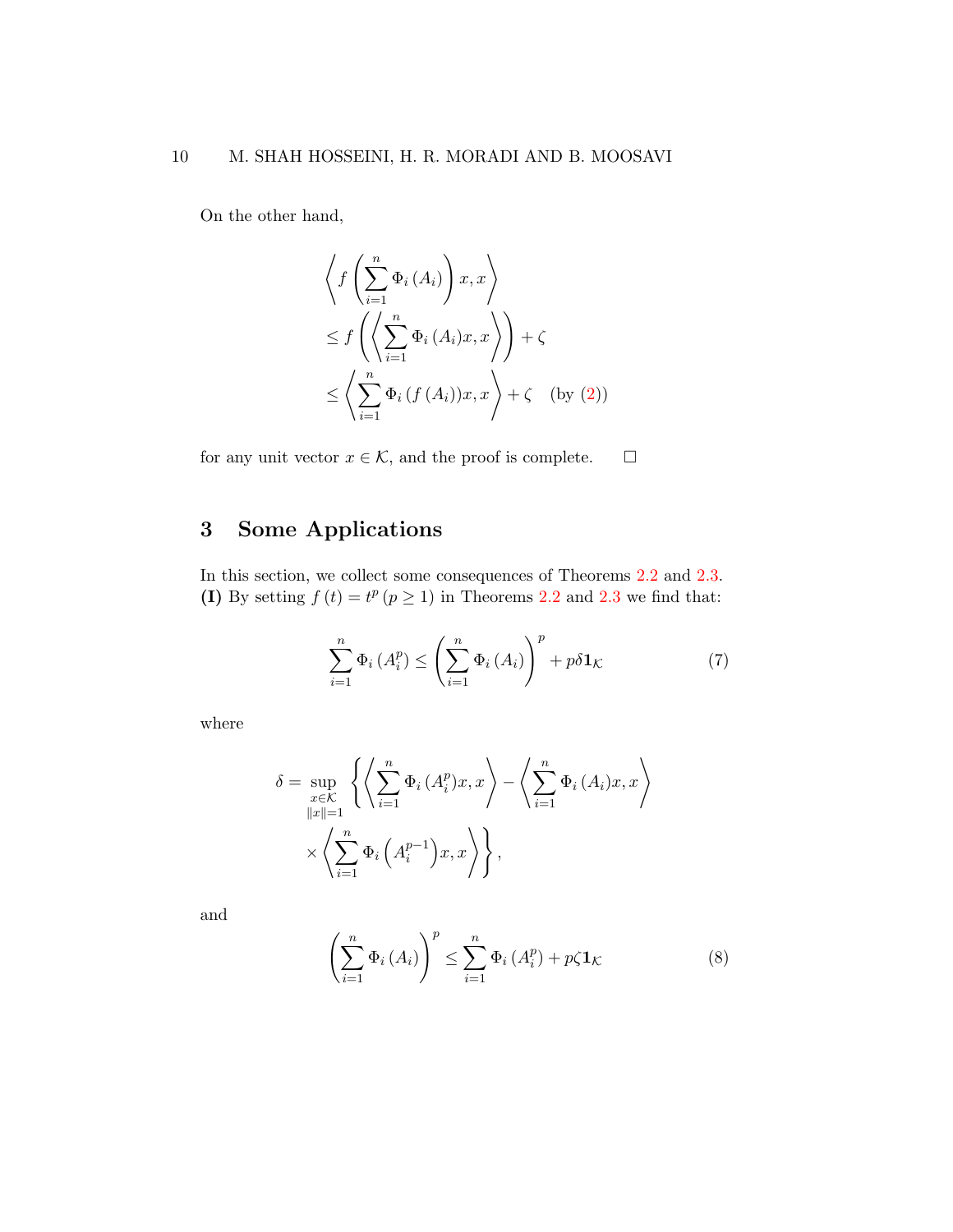where

$$
\zeta = \sup_{\substack{x \in \mathcal{K} \\ \|x\|=1}} \left\{ \left\langle \left( \sum_{i=1}^n \Phi_i (A_i) \right)^p x, x \right\rangle - \left\langle \sum_{i=1}^n \Phi_i (A_i) x, x \right\rangle \right\}
$$

$$
\times \left\langle \left( \sum_{i=1}^n \Phi_i (A_i) \right)^{p-1} x, x \right\rangle \right\}.
$$

whenever  $A_1, \ldots, A_n \in \mathcal{B}(\mathcal{H})$  are positive operators and  $\Phi_1, \ldots, \Phi_n$ :  $\mathcal{B}(\mathcal{H}) \to \mathcal{B}(\mathcal{K})$  positive linear mappings such that  $\sum_{i=1}^{n} \Phi_i(\mathbf{1}_{\mathcal{H}}) = \mathbf{1}_{\mathcal{K}}$ . If the operators  $A_1, \ldots, A_n$  are strictly positive, then [\(7\)](#page-9-0) and [\(8\)](#page-9-1) are also true for  $p < 0$ .

(II) Assume that  $w_1, \ldots, w_n$  are positive scalars such that  $\sum_{i=1}^n w_i = 1$ . If we apply Theorems [2.2](#page-5-0) and [2.3](#page-7-0) for positive linear mappings  $\Phi_i$ :  $\mathcal{B}(\mathcal{H}) \to \mathcal{B}(\mathcal{H})$  determined by  $\Phi_i: T \mapsto w_i T$   $(i = 1, \ldots, n)$ , we get

$$
\sum_{i=1}^{n} w_i f(A_i) \le f\left(\sum_{i=1}^{n} w_i A_i\right) + \delta \mathbf{1}_{\mathcal{H}}
$$

where

$$
\delta = \sup_{\substack{x \in \mathcal{H} \\ \|x\|=1}} \left\{ \left\langle \sum_{i=1}^n w_i f'(A_i) A_i x, x \right\rangle - \left\langle \sum_{i=1}^n w_i A_i x, x \right\rangle \right\}
$$

$$
\times \left\langle \sum_{i=1}^n w_i f'(A_i) x, x \right\rangle \right\},
$$

and

$$
f\left(\sum_{i=1}^{n} w_i A_i\right) \le \sum_{i=1}^{n} w_i f\left(A_i\right) + \zeta \mathbf{1}_{\mathcal{H}}
$$

where

$$
\zeta = \sup_{\substack{x \in \mathcal{H} \\ \|x\|=1}} \left\{ \left\langle f' \left( \sum_{i=1}^n w_i A_i \right) \sum_{i=1}^n w_i A_i x, x \right\rangle - \left\langle \sum_{i=1}^n w_i A_i x, x \right\rangle \right\} \\ \times \left\langle f' \left( \sum_{i=1}^n w_i A_i \right) x, x \right\rangle \right\}.
$$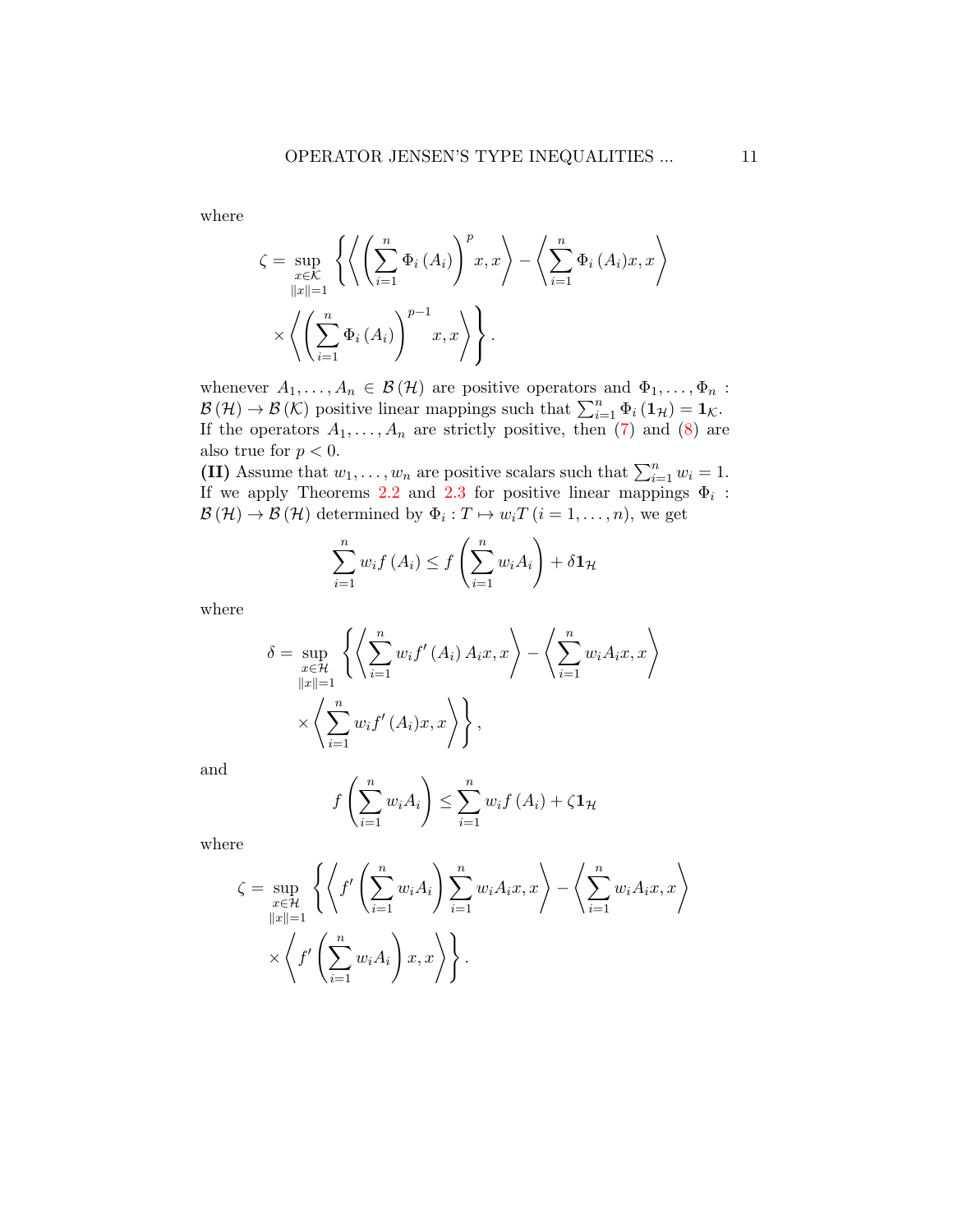Choi's inequality [\[2,](#page-13-6) Proposition 4.3] says that

<span id="page-11-0"></span>
$$
\Phi(B)\,\Phi(A)^{-1}\Phi(B) \le \Phi\left(BA^{-1}B\right) \tag{9}
$$

whenever  $B$  is self-adjoint and  $A$  is positive invertible. We shall show the following complementary inequality of [\(9\)](#page-11-0):

<span id="page-11-3"></span>**Proposition 3.1.** Let  $A, B \in \mathcal{B}(\mathcal{H})$  such that B is self-adjoint and A is positive invertible, and let  $\Phi : \mathcal{B}(\mathcal{H}) \to \mathcal{B}(\mathcal{K})$  be a unital positive linear mapping. Then

<span id="page-11-2"></span>
$$
\Phi\left(BA^{-1}B\right) \le \Phi\left(B\right)\Phi\left(A\right)^{-1}\Phi\left(B\right) + 2\delta\Phi\left(A\right) \tag{10}
$$

where

$$
\delta = \sup_{x \in \mathcal{K}} \left\{ \left\langle \Phi(A)^{-\frac{1}{2}} \Phi(BA^{-1}B) \Phi(A)^{-\frac{1}{2}} x, x \right\rangle \right. \\ \left. - \left\langle \Phi(A)^{-\frac{1}{2}} \Phi(B) \Phi(A)^{-\frac{1}{2}} x, x \right\rangle^2 \right\}.
$$

Proof. It follows from Theorem [2.2](#page-5-0) that

<span id="page-11-1"></span>
$$
\Psi\left(T^2\right) \le \Psi(T)^2 + 2\delta \mathbf{1}_{\mathcal{K}} \tag{11}
$$

where

$$
\delta = \sup \left\{ \langle \Psi \left( T^2 \right) x, x \rangle - \langle \Psi \left( T \right) x, x \rangle^2 : x \in \mathcal{K}; \ \|x\| = 1 \right\}.
$$

To a fixed positive  $A \in \mathcal{B}(\mathcal{H})$  we set

$$
\Psi(X) = \Phi(A)^{-\frac{1}{2}} \Phi\left(A^{\frac{1}{2}} X A^{\frac{1}{2}}\right) \Phi(A)^{-\frac{1}{2}}
$$

and notice that  $\Psi : \mathcal{B}(\mathcal{H}) \to \mathcal{B}(\mathcal{K})$  is a unital linear map. Now, if  $T = A^{-\frac{1}{2}}BA^{-\frac{1}{2}}$ , we infer from [\(11\)](#page-11-1) that

$$
\Phi(A)^{-\frac{1}{2}}\Phi(BA^{-1}B)\Phi(A)^{-\frac{1}{2}} \leq \Phi(A)^{-\frac{1}{2}}\Phi(B)\Phi(A)^{-1}\Phi(B)\Phi(A)^{-\frac{1}{2}} + 2\delta\mathbf{1}_{\mathcal{K}}
$$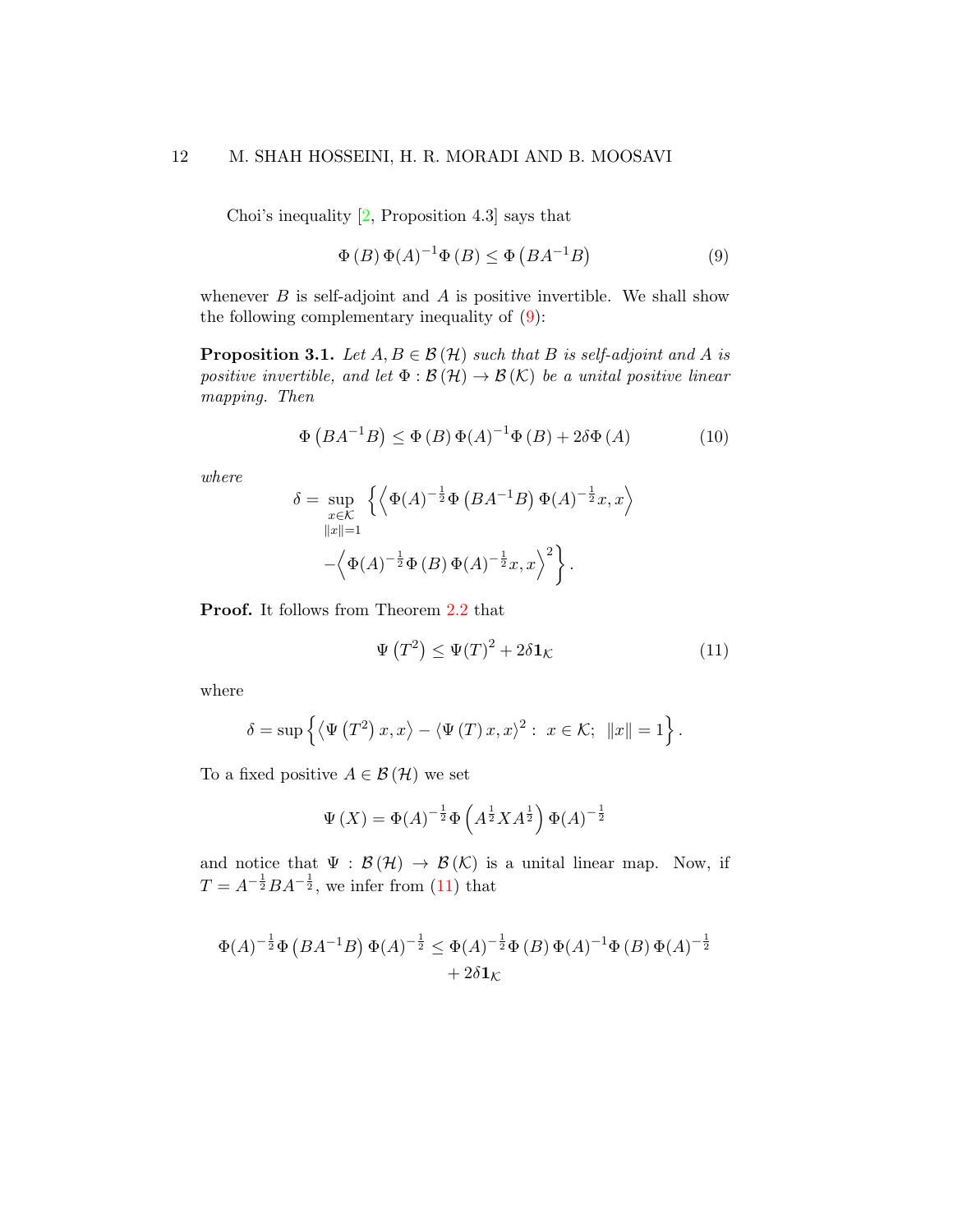where

$$
\delta = \sup_{x \in \mathcal{K}} \left\{ \left\langle \Phi(A)^{-\frac{1}{2}} \Phi(BA^{-1}B) \Phi(A)^{-\frac{1}{2}} x, x \right\rangle \right.\left\| x \right\| = 1-\left\langle \Phi(A)^{-\frac{1}{2}} \Phi(B) \Phi(A)^{-\frac{1}{2}} x, x \right\rangle^2 \right\}.
$$

By multiplying from the left and from the right with  $\Phi(A)^{\frac{1}{2}}$  we obtain  $(10). \square$  $(10). \square$ 

The parallel sum of two positive operators  $A, B$  is defined as the operator

$$
A:B = (A^{-1} + B^{-1})^{-1}.
$$

A simple calculation shows that (see, e.g.,  $[1, (4.6)$  $[1, (4.6)$  and  $(4.7)]$ )

<span id="page-12-1"></span>
$$
A: B = A - A(A + B)^{-1}A = B - B(A + B)^{-1}B.
$$
 (12)

If  $\Phi$  is any positive linear map, then (see [\[1,](#page-13-4) Theorem 4.1.5])

<span id="page-12-0"></span>
$$
\Phi(A:B) \le \Phi(A): \Phi(B). \tag{13}
$$

The following result gives a reverse of inequality [\(13\)](#page-12-0).

**Proposition 3.2.** Let  $A, B \in \mathcal{B}(\mathcal{H})$  positive invertible operators and let  $\Phi : \mathcal{B}(\mathcal{H}) \to \mathcal{B}(\mathcal{K})$  be unital positive linear mapping. Then

$$
\Phi(A) : \Phi(B) \le \Phi(A:B) + 2\delta\Phi(A+B)
$$

where

$$
\delta = \sup \left\{ \left\langle \Phi(A+B)^{-\frac{1}{2}} \Phi \left( A(A+B)^{-1} A \right) \Phi(A+B)^{-\frac{1}{2}} x, x \right\rangle \right. \\ \left. - \left\langle \Phi(A+B)^{-\frac{1}{2}} \Phi \left( A \right) \Phi(A+B)^{-\frac{1}{2}} x, x \right\rangle^2 : x \in \mathcal{K}; \ \|x\| = 1 \right\}.
$$

Proof. Proposition [3.1](#page-11-3) easily implies

<span id="page-12-2"></span>
$$
\Phi\left(A(A+B)^{-1}A\right) \le \Phi\left(A\right)\Phi(A+B)^{-1}\Phi\left(A\right) + 2\delta\Phi\left(A+B\right) \tag{14}
$$

where

$$
\delta = \sup \left\{ \left\langle \Phi(A+B)^{-\frac{1}{2}} \Phi \left( A(A+B)^{-1} A \right) \Phi(A+B)^{-\frac{1}{2}} x, x \right\rangle - \left\langle \Phi(A+B)^{-\frac{1}{2}} \Phi (A) \Phi(A+B)^{-\frac{1}{2}} x, x \right\rangle^2 : x \in \mathcal{K}; \ \|x\| = 1 \right\}.
$$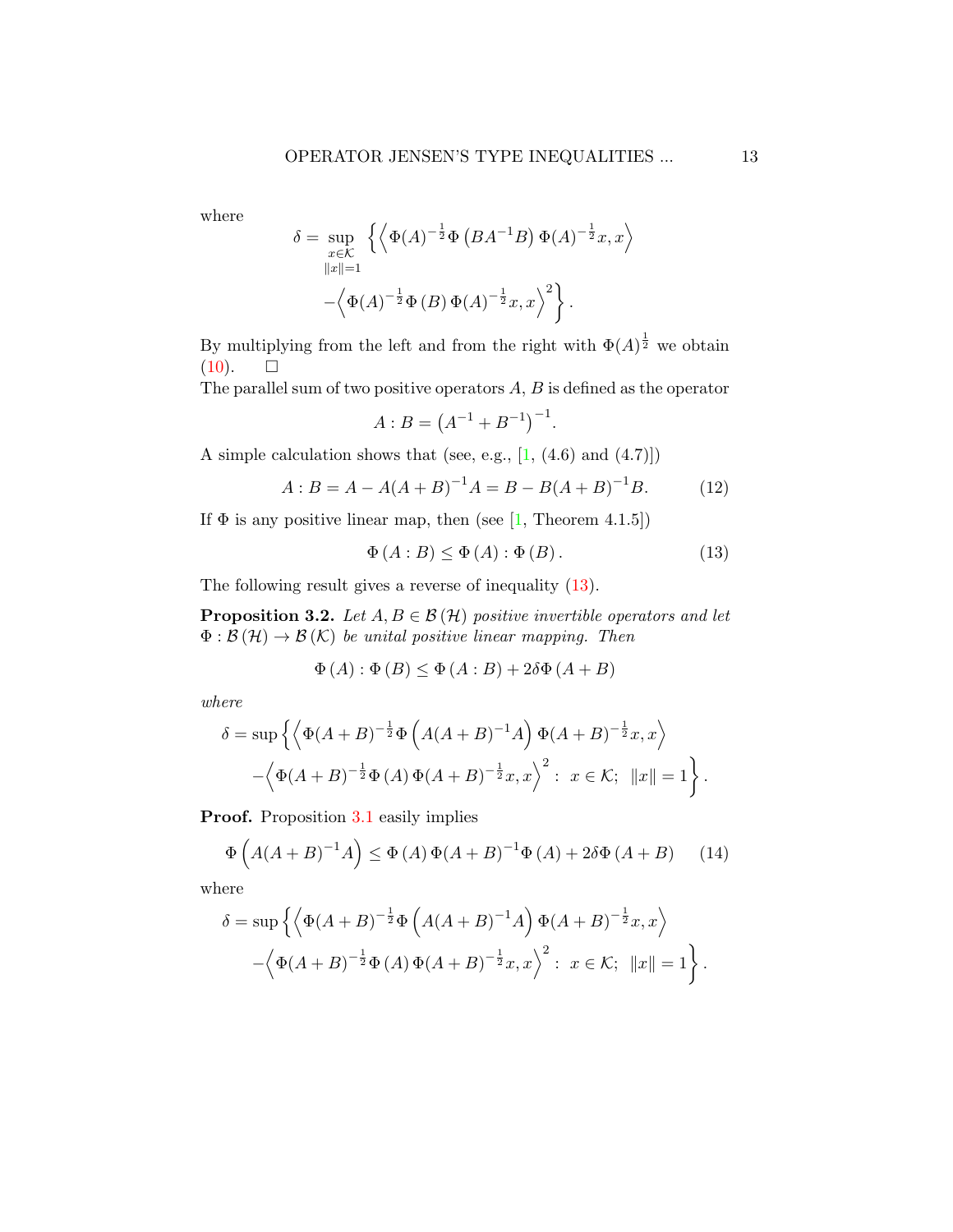Then we have

$$
\Phi(A) : \Phi(B) = \Phi(A) - \Phi(A) (\Phi(A) + \Phi(B))^{-1} \Phi(A) \quad \text{(by (12))}
$$
  
\n
$$
= \Phi(A) - \Phi(A) \Phi(A + B)^{-1} \Phi(A)
$$
  
\n
$$
\text{(by the linearity of } \Phi)
$$
  
\n
$$
\leq \Phi(A) - \Phi(A(A + B)^{-1}A) + 2\delta\Phi(A + B)
$$
  
\n
$$
\text{(by (14))}
$$
  
\n
$$
= \Phi(A - A(A + B)^{-1}A) + 2\delta\Phi(A + B)
$$
  
\n
$$
\text{(by the linearity of } \Phi)
$$
  
\n
$$
= \Phi(A : B) + 2\delta\Phi(A + B).
$$

Hence the conclusions follow.  $\square$ 

## References

- <span id="page-13-4"></span>[1] R. Bhatia, Positive definite matrices, Princeton Series in Applied Mathematics, Princeton, 2007.
- <span id="page-13-6"></span>[2] M. D. Choi, Some assorted inequalities for positive linear maps on C <sup>∗</sup>–algebras, J. Operator Theory., 4 (1980), 271–285.
- <span id="page-13-3"></span>[3] S. S. Dragomir, Private communications.
- <span id="page-13-1"></span>[4] S. Furuichi, H. R. Moradi and A. Zardadi, Some new Karamata type inequalities and their applications to some entropies, Rep. Math. Phys., 84(2) (2019), 201–214.
- <span id="page-13-0"></span>[5] F. Hansen, J. Pečarić and I. Perić, Jensen's operator inequality and it's converses, Math. Scand., 100 (2007), 61–73.
- <span id="page-13-2"></span>[6] L. Horváth, K. A. Khan and J. Pečarić, Cyclic refinements of the different versions of operator Jensen's inequality, *Electron. J. Linear*  $Algebra., 31(1)$   $(2016), 125-133.$
- <span id="page-13-5"></span>[7] E. Jaafari, M. S. Asgari, M. Shah Hosseini and B. Moosavi, On the Jensen's inequality and its variants, AIMS Mathematics., 5(2) (2020), 1177–1185.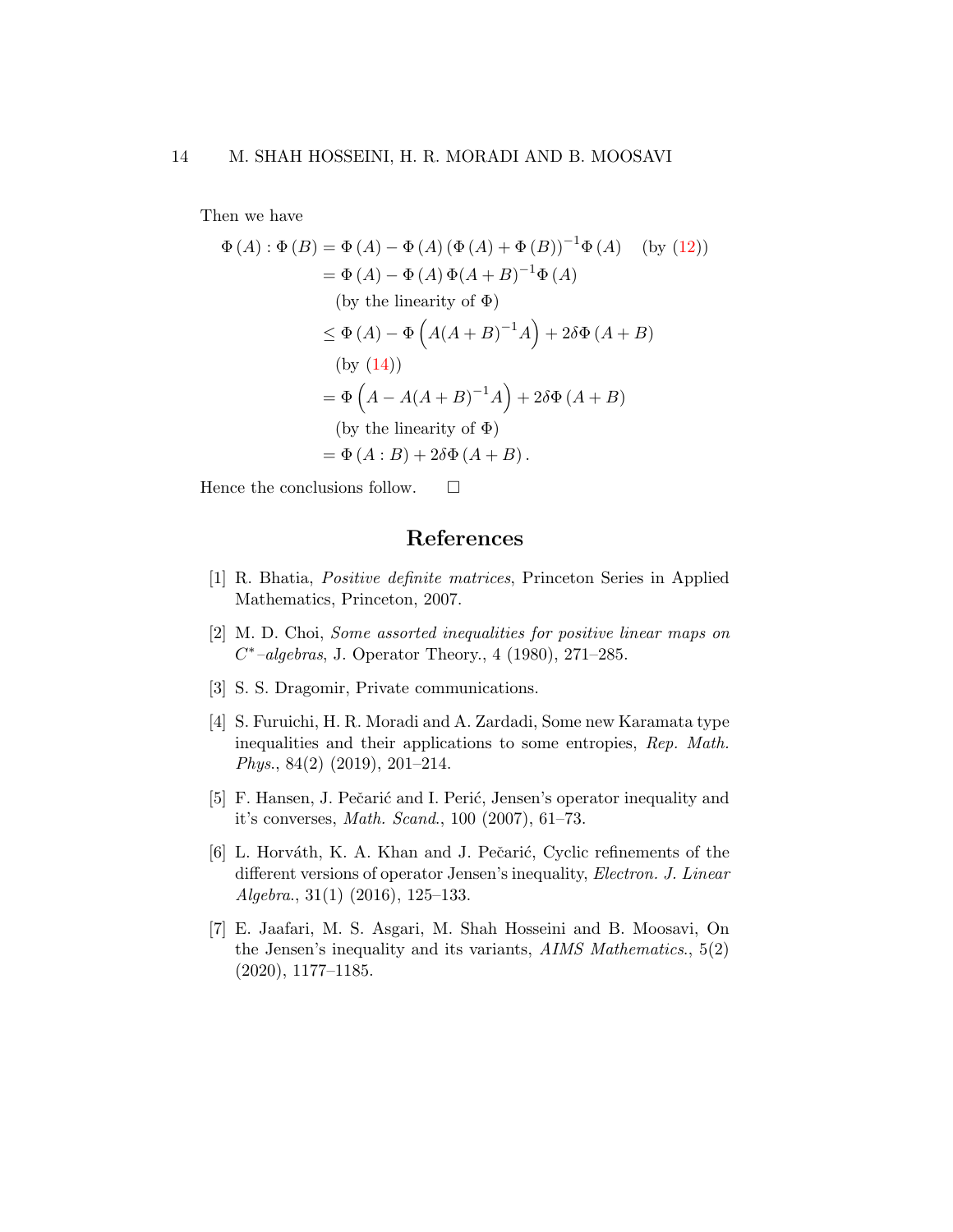- <span id="page-14-0"></span>[8] J. Mićić, H. R. Moradi and S. Furuichi, Choi–Davis–Jensen's inequality without convexity, *J. Math. Inequal.*,  $12(4)$   $(2018)$ ,  $1075-$ 1085.
- <span id="page-14-1"></span>[9] J. Mićić, H. R. Moradi and S. Furuichi, Some complementary inequalities to Jensen's operator inequality, J. Inequal. Appl., 2018, no. 1 (2018): 25.
- <span id="page-14-2"></span>[10] J. Mićić and J. Pečarić, Some mappings related to Levinson's inequality for Hilbert space operators, Filomat., 31 (2017), 1995–2009.
- <span id="page-14-6"></span>[11] B. Mond and J. Pečarić, On Jensen's inequality for operator convex functions, Houston J. Math., 21 (1995), 739–753.
- <span id="page-14-3"></span>[12] B. Moosavi, H. R. Moradi and M. Shah Hosseini, Further results on Jensen-type inequalities, Probl. Anal. Issues Anal., 8(3) (2019), 112–124.
- <span id="page-14-4"></span>[13] H. R. Moradi, S. Furuichi, F. C. Mitroi and R. Naseri, An extension of Jensen's operator inequality and its application to Young inequality, Rev. R. Acad. Cienc. Exactas Fís. Nat. Ser. A Mat, 113(2) (2019), 605–614.
- <span id="page-14-5"></span>[14] J. Mićić, Z. Pavić and J. J. Pečarić, Jensen's inequality for operators without operator convexity, *Linear Algebra Appl.*, 434(5) (2011), 1228–1237.

#### Mohsen Shah Hosseini

Assistant Professor of Mathematics Department of Mathematics Shahr-e-Qods Branch, Islamic Azad University Tehran, Iran E-mail: mohsen shahhosseini@yahoo.com

#### Hamid Reza Moradi

Graduated PhD. of Mathematics Young Researchers and Elite Club Mashhad Branch, Islamic Azad University Mashhad, Iran